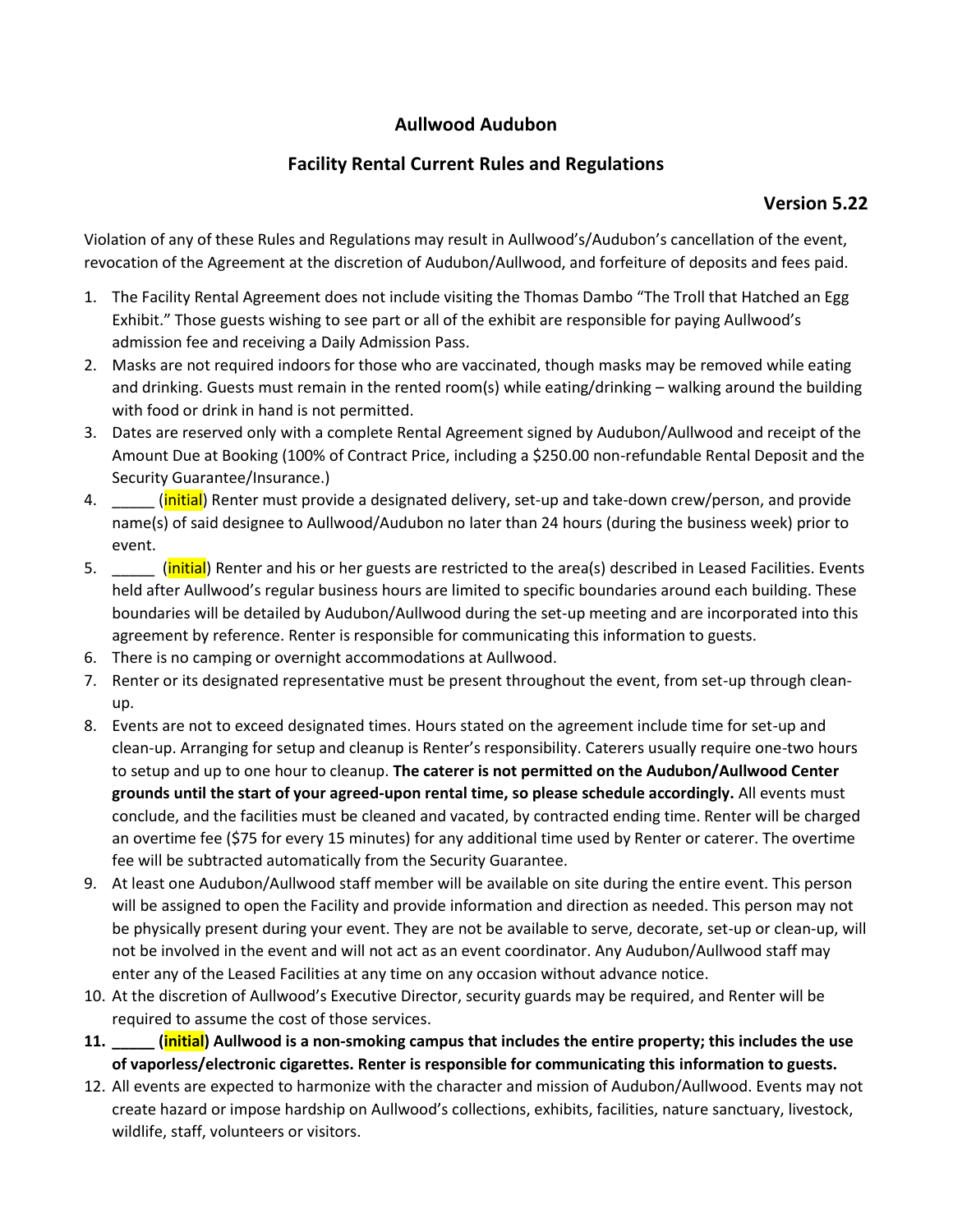- 13. By Rental of Premises, Audubon/Aullwood does not in any way affiliate itself with the group, individual or corporation. Aullwood reserves the right to decline any request for rental.
- 14. Audubon/Aullwood reserves the right to make any physical changes to the facilities or grounds.
- **15. In the event of inclement weather, Audubon/Aullwood is not responsible for relocating the event, supplying heat lamps or rain shelter, generators, or providing alternative facilities.**
- 16. **In the event of thunderstorms or sustained high winds, Audubon/Aullwood may cancel at any time any activities scheduled outdoors for safety purposes, including the use of the Pavilion at the Farm. All guests will be moved indoors until Audubon/Aullwood determines it is safe to go back outdoors. Refusal to comply will result in termination of the Rental Agreement with no refund**.
- **17.** Other than as set forth herein, open flame is not permitted; Sterno is permissible for use by professional, licensed caterers only. Votive or tea candles in enclosed holders may be used on tables in the Auditorium. **All fireworks, firecrackers and sparklers are expressly prohibited due to fire danger.**
- **18. \_\_\_\_\_ (initial) Fog and smoke machines and all balloons, other than balloon modelling or balloon twisting by balloon benders/artists, are not permitted. All balloons and pieces must be removed by end of event. Renter is responsible for communicating this to guests.**
- 19. No tape, adhesives, nails, screws, staples, tacks, wire, or pins are allowed in or on walls, woodworking, windows, furniture, masonry, building exteriors, rails, porches, columns or grounds including natural features such as trees (living or not), boulders, etc. All decorations must be removed after the event. The only exception to this rule is that signs or similar types of items may be affixed to the cloth-covered walls of the Nature Center Auditorium using push pins. Any signage/items to be affixed in this manner must be preapproved by Audubon/Aullwood.
- **20. Audubon/Aullwood retains the right to refuse posting of any item if there are existing exhibits in the Auditorium, Hallway of Wonder or anywhere within the Premises. Audubon/Aullwood will not take down any existing exhibits in the Auditorium, Hallway of Wonder or anywhere within the Premises for an event. During the months of April and May, Aullwood features the Avian Art Contest, a children's display in the Center Auditorium. The Renter agrees that the children's exhibit will not be removed for their event and that the display will remain completely unaltered. Renters are not permitted to cover or alter any existing exhibit anywhere within the Premises. Failure to comply with this agreement will result in termination of the Rental Agreement with no refunds of monies paid.**
- 21. Freestanding decorations such as signs, flower pots, shepherd's hooks, etc. are allowed, provided they do not interfere with or damage plants, grass, trees or property in or on the Premises. The Renter must provide their own stanchions and easels for Renter's signage. All live plants used for decoration must be free from pests and removed at the conclusion of the event.
- 22. The use of glitter, confetti, straw, rice, birdseed, hay, and all similar materials, is prohibited in or on the Premises. No rice, birdseed, faux flower petals or similar items shall be thrown in or around the Premises. The use of bubbles is prohibited inside Aullwood Audubon's buildings, and may be limited to specific areas to prevent damage or harm to wildlife. Feather boas are not permitted as they litter feathers inside buildings and can injure wildlife or livestock if consumed.
- 23. Objects are not allowed on wooden floors or wood furnishings without protection to ensure the wood does not get wet, scratched or stained. Flower arrangements are permissible only if they are dry or completely waterproof (no leaking). Spills of any kind anywhere are to be wiped up immediately.
- 24. Renter shall provide Audubon/Aullwood will a description of its electrical requirements no later than 14 business days before the event and agrees that it will not use the facility's electrical system in any manner that would exceed its capacity.
- 25. The Renter must cover any exposed extension cords with tape or rugs. Audubon/Aullwood does not provide any items to assist the Renter with decorations. A limited number of whiteboards with "EXPO" markers may be available for business meetings. Easel paper pads are not provided.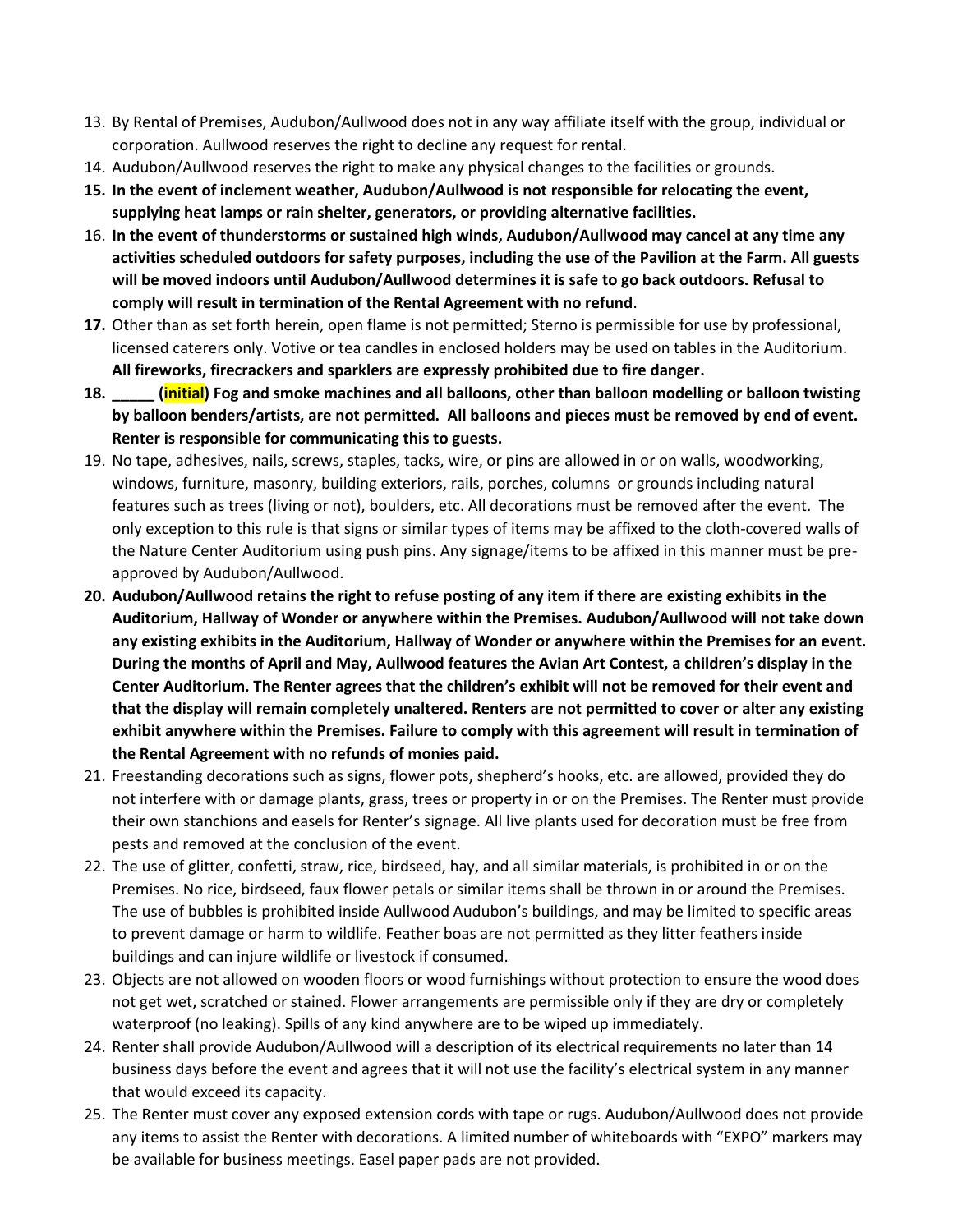- **26. Aullwood's buildings are heated and cooled with complex HVAC systems. For this reason, doors may not be propped open during your event. Only Aullwood staff have the authority to adjust thermostats and unlock certain doors so guests may easily enter/exit the building.**
- 27. Audubon/Aullwood is not responsible for any personal or professional articles or possessions that may be lost or stolen from Renter and/or Renter's guests, participants, or contracted service providers during their use of the facilities and/or grounds.
- 28. No parking is permitted on grass other that in designated areas at the Farm and Center, which are described in a site map. For extremely large events where guest parking may exceed the normal parking areas, Renter may be assessed an additional fee to use expanded parking areas, including logistics training from Audubon Center staff. Audubon/Aullwood is not responsible for any vehicle theft or damage.
- **29. \_\_\_\_\_ (initial) Minors must be supervised at all times; they are not permitted to explore the Premises without adult supervision. Client is responsible for communicating this to guests.**
- 30. No pets or animals of any kind are allowed in the facility, except for certified service animals. Releasing live animals including birds or insects is not permitted.
- 31. If excessive noise becomes a problem, Renter's music will be terminated and Audubon/Aullwood may terminate the event, revoke the Agreement, and require that Renter forfeit all fees and deposits paid.
- 32. The Renter must ensure that all building fire exits/doors remain clear at all times during the rental period. Renter agrees to keep all fire lanes at Center and/or Farm free and clear as outlined in Aullwood Site Map.
- 33. If the Renter is renting the Charity A. Krueger Farm Discovery Center and the event occurs past 5:00 p.m., all barns and outbuildings are closed and off limits to Renter and all guests. Renter and guests may explore the grounds directly behind the Farm Discovery Center up to the sidewalk and including the Farm Pavilion. Guided tours of the Farm by Audubon/Aullwood staff may be scheduled 30 days in advance for a \$200.00 fee. The Rental Agent can arrange these tours.
- 34. Rental clients wishing to participate in scheduled weekend programs (such as Candle Dipping or guided walks) must make arrangements 30 days beforehand. Some programs have additional participation fees.
- 35. Use of the Pavilion's fireplace at the farm is strictly at the discretion of Audubon/Aullwood. A request to use the fireplace must be made 14 days in advance of event. The Renter is responsible for providing firewood, kindling, etc. for their use in accordance with applicable state and local laws and remove any excess wood, etc. upon completion of the event. The Renter agrees to and will follow Aullwood's Farm Pavilion Fireplace Rules (Appendix C). Renter shall be solely responsible for any damage resulting from violation of the foregoing requirement.
- 36. Audubon/Aullwood reserves the right to take photographs of rental events for its own records and for use in promotional materials.
- 37. The number of guests shall not exceed the stated Number of Attendees.
- 38. A reasonable number of the Aullwood's standard tables and chairs, based on number of guests, will be made available for the event. The number of tables and chairs needed in each room/area must be provided to Audubon/Aullwood at least 14 days prior to the event. Renter is responsible for meeting with the Manager of Volunteer & Rental Services 14 days prior to event to create a tables and chairs layout plan. Aullwood staff will set up and take down Aullwood's tables and chairs. This meeting may be done virtually.
- 39. Tents, tables, and chairs are not provided for outside events. These items will need to be contracted by a third-party vendor from Aullwood's Preferred Vendor List. Tables and chairs provided by Audubon/Aullwood may be used only indoors.
- 40. No objects may be placed in grass or trees without prior written approval of Audubon/Aullwood.
- 41. Kitchen usage is limited to storage and preparation only as there are no resources in the kitchen or on the premises for cooking.